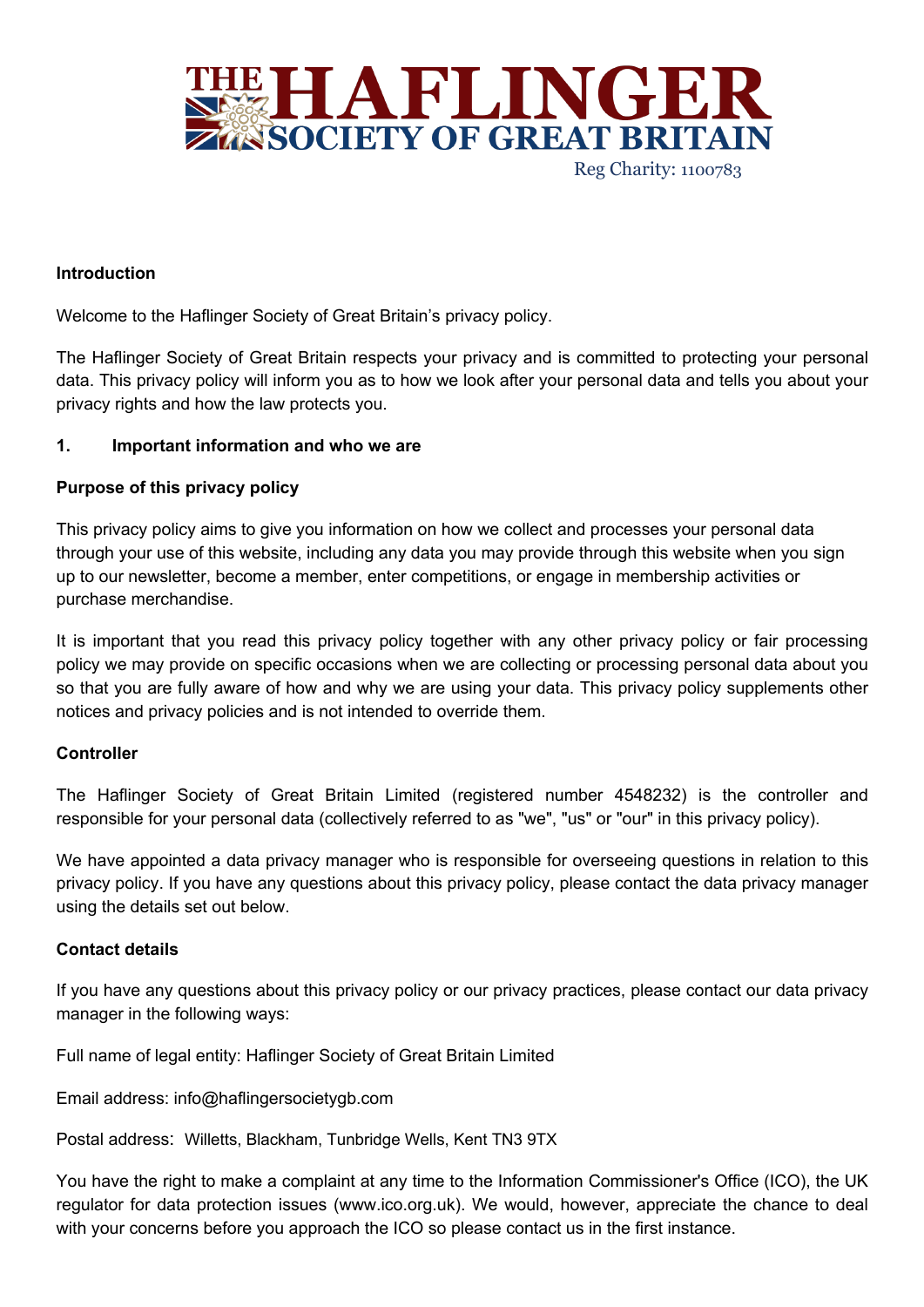# **Changes to the privacy policy and your duty to inform us of changes**

We keep our privacy policy under regular review. This version was last updated on 27<sup>th</sup> November 2021. It is important that the personal data we hold about you is accurate and current. Please keep us informed if your personal data changes during your relationship with us.

## **Third-party links**

This website may include links to third-party websites, plug-ins and applications. Clicking on those links or enabling those connections may allow third parties to collect or share data about you. We do not control these third-party websites and are not responsible for their privacy statements. When you leave our website, we encourage you to read the privacy policy of every website you visit.

## **2. The data we collect about you**

Personal data, or personal information, means any information about an individual from which that person can be identified. It does not include data where the identity has been removed (anonymous data).

We may collect, use, store and transfer different kinds of personal data about you which we have grouped together as follows:

- **Identity Data** includes first name, last name, title, and gender.
- **Contact Data** includes address, email address and telephone numbers.
- **Financial Data** includes bank account and payment card details.
- **Transaction Data** includes details about payments to and from you and other details of products and services you have purchased from us.
- *[Technical Data includes [internet protocol (IP) address, your login data, browser type and version, time zone setting and location, browser plug-in types and versions, operating system and platform, and other technology on the devices you use to access this website].*
- *Profile Data includes [your username and password, purchases or orders made by you, your interests, preferences, feedback and survey responses].*
- *Usage Data includes [information about how you use our website, products and services]. ]*
- **Marketing and Communications Data** includes your preferences in receiving marketing from us and our third parties and your communication preferences.

We do not collect any **Special Categories of Personal Data** about you (this includes details about your race or ethnicity, religious or philosophical beliefs, sex life, sexual orientation, political opinions, trade union membership, information about your health, and genetic and biometric data). Nor do we collect any information about criminal convictions and offences.

## **If you fail to provide personal data**

Where we need to collect personal data by law, or under the terms of your membership, and you fail to provide that data when requested, we may not be able to offer you full membership benefits or complete a service to you.

## **How is your personal data collected?**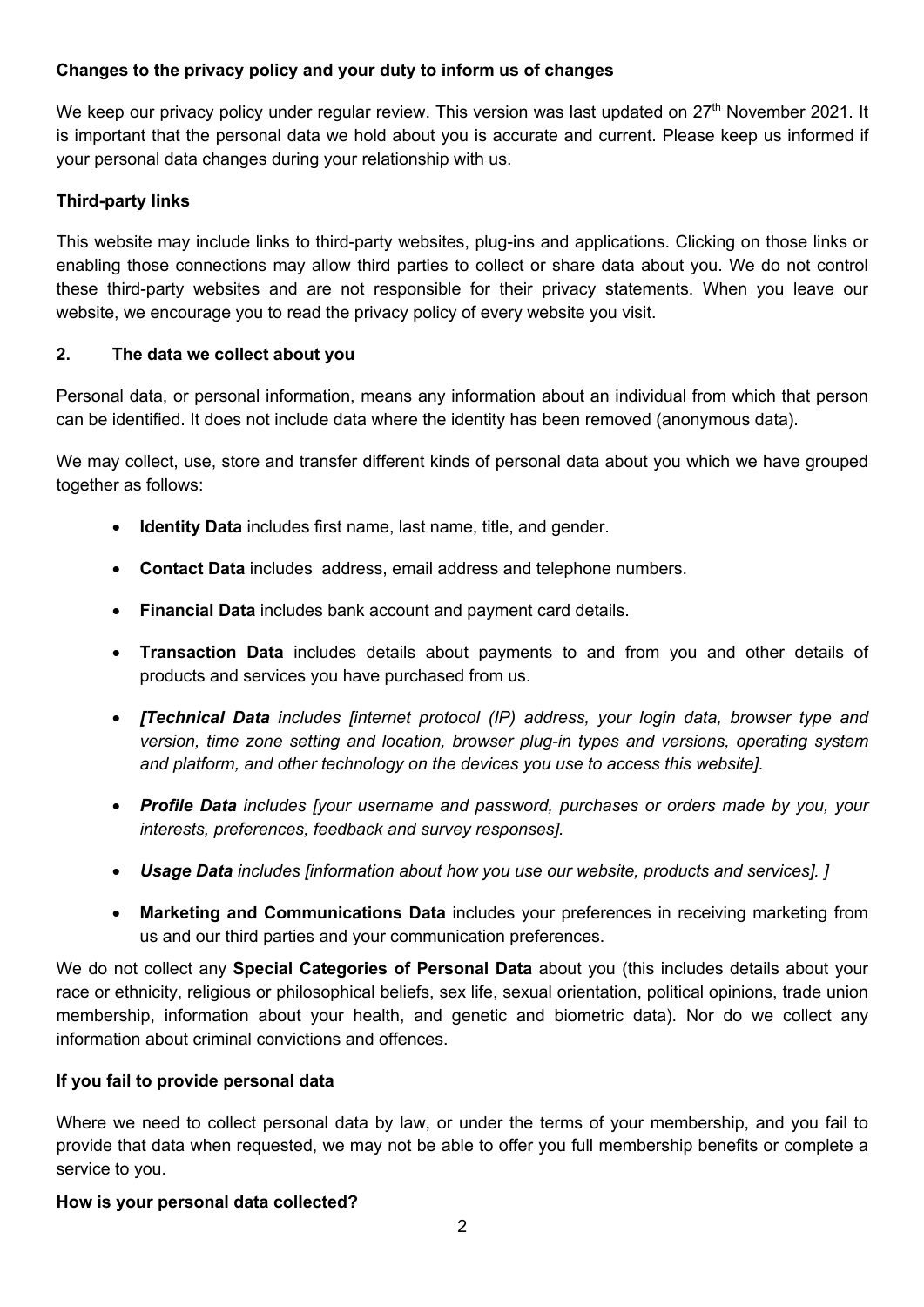We use different methods to collect data from and about you including through:

- **Direct interactions.** You may give us your Identity, Contact and Financial Data by filling in forms or by corresponding with us by post, phone, email or otherwise. This includes personal data you provide when you:
	- Apply for membership;
	- Buy merchandise;
	- Subscribe to the Focus on Haflinger Newsletter;
	- Enter online competitions and surveys;
	- Enter the Breed Show:
	- Buy or sell Haflingers;
	- Breed or import Haflingers;
	- Give us feedback or contact us.
- *[Automated technologies or interactions. As you interact with our website, we will automatically collect Technical Data about your equipment, browsing actions and patterns. We collect this personal data by using cookies [server logs] and other similar technologies. [We may also receive Technical Data about you if you visit other websites employing our cookies.] Please see our cookie policy [LINK] for further details.]*
- *Third parties or publicly available sources. We will receive personal data about you from various third parties [and public sources] as set out below Technical Data from the following parties:*
- *(a) analytics providers [such as Google based outside the UK];*
- *(b) advertising networks*
- *(c) search information providers*
- *(d) Contact, Financial and Transaction Data from providers of technical, payment and delivery services.*
	- *Identity and Contact Data from data brokers or aggregators.*
	- *Identity and Contact Data from publicly available sources [such as Companies House and the Electoral Register based inside the UK].*
	- *Identity and Contact Data from Central Equine Database.*

#### **3. How we use your personal data**

We will only use your personal data when the law allows us to. Most commonly, we will use your personal data in the following circumstances:

- Where we need to perform aspects relating to your membership of us such as mailings, news, matters concerning ownership inspection and registration of Haflingers, stud book requirements, shows and posting merchandise and to send to you Focus on Haflingers.
- Where it is necessary for our legitimate interests (or those of a third party) and your interests and fundamental rights do not override those interests.
- Where we need to comply with a legal obligation.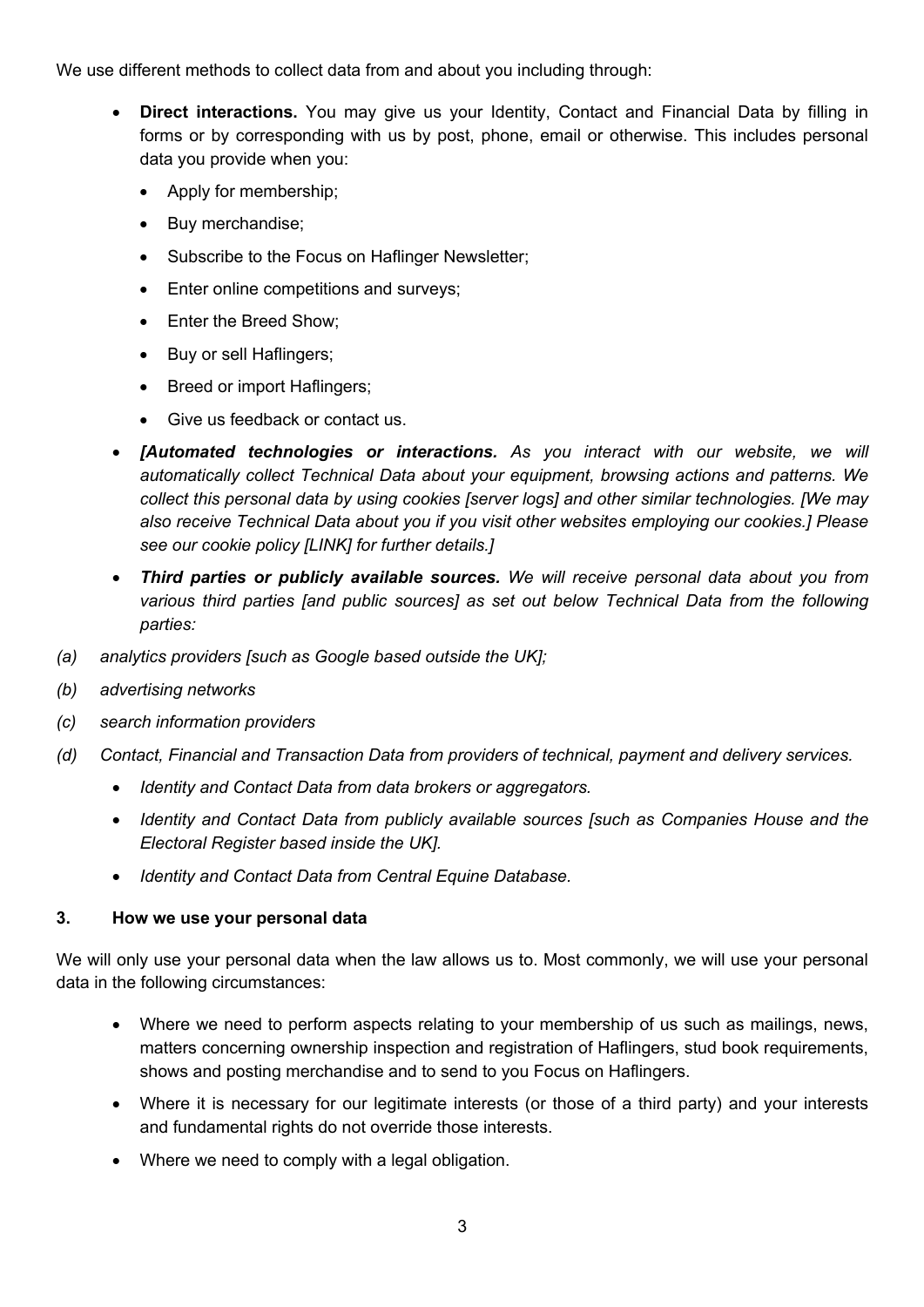Generally, we do not rely on consent as a legal basis for processing your personal data although we will get your consent before sending third party direct marketing communications to you via email or text message. You have the right to withdraw consent to marketing at any time by contacting us.

# **Purposes for which we will use your personal data**

We have set out below, in a table format, a description of all the ways we plan to use your personal data, and which of the legal bases we rely on to do so. We have also identified what our legitimate interests are where appropriate.

Note that we may process your personal data for more than one lawful ground depending on the specific purpose for which we are using your data. Please contact us if you need details about the specific legal ground, we are relying on to process your personal data where more than one ground has been set out in the table below.

# **LAWFUL BASIS**

**Legitimate Interest** means the interest of the Haflinger Society GB in conducting and managing the Society to enable us to fulfil our obligations to you as members and to enhance your membership experience. We make sure we consider and balance any potential impact on you (both positive and negative) and your rights before we process your personal data for our legitimate interests. We do not use your personal data for activities where our interests are overridden by the impact on you (unless we have your consent or are otherwise required or permitted to by law). You can obtain further information about how we assess our legitimate interests against any potential impact on you in respect of specific activities by contacting us.

**Comply with a legal obligation** means processing your personal data where it is necessary for compliance with a legal obligation that we are subject to.

| <b>Purpose/Activity</b>                                                        | Type of data                                           | Lawful basis for processing including<br>basis of legitimate interest                                                                                                                             |
|--------------------------------------------------------------------------------|--------------------------------------------------------|---------------------------------------------------------------------------------------------------------------------------------------------------------------------------------------------------|
| To register you as a member of<br>the Society                                  | (a) Identity<br>(b) Contact                            | Membership records and effective<br>management of all membership matters.                                                                                                                         |
| To keep an up to date Stud Book<br>and records of Haflingers within<br>the UK. | Identity<br>(a)<br>(b)<br>Contact                      | Stud Book and records of Haflingers in<br>the UK including inspections, registrations,<br>transfer of ownership, records of births<br>and deaths, issuing of passports and<br>liaising with DEFRA |
|                                                                                | (a) Identity                                           | (a) Membership matters                                                                                                                                                                            |
| To process and register your<br>membership and any order<br>including:         | (b) Contact                                            | (b) Necessary for our legitimate interests<br>(to recover debts due to us)                                                                                                                        |
|                                                                                | (c) Financial                                          |                                                                                                                                                                                                   |
| (a) Manage payments and fees                                                   | (d) Transaction<br>(e) Marketing and<br>Communications |                                                                                                                                                                                                   |
| (b) Collect and recover money<br>owed to us                                    |                                                        |                                                                                                                                                                                                   |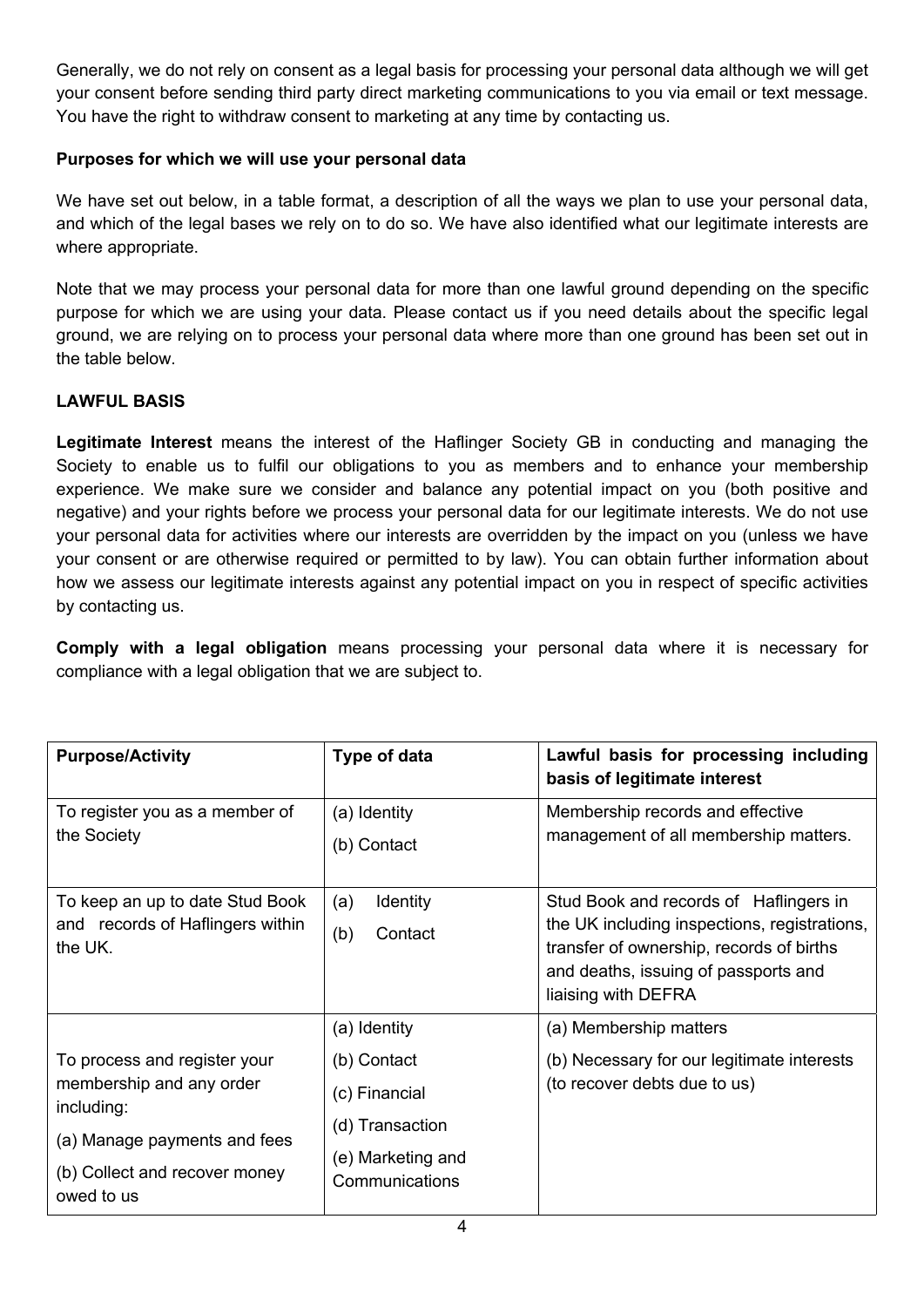| To manage our relationship with<br>you which will include:<br>(a) Notifying you about changes<br>to our terms of membership or<br>privacy policy                                      | (a) Identity<br>(b) Contact<br>(c) Profile<br>(d) Marketing and<br>Communications                               | (a) Membership matters<br>(b) Necessary to comply with a legal<br>obligation<br>(c) Necessary for our legitimate interests<br>(to keep our records updated and to                                                    |
|---------------------------------------------------------------------------------------------------------------------------------------------------------------------------------------|-----------------------------------------------------------------------------------------------------------------|----------------------------------------------------------------------------------------------------------------------------------------------------------------------------------------------------------------------|
| (b) Asking you to leave a review<br>or take a survey                                                                                                                                  |                                                                                                                 | review how we can improve services to<br>members)                                                                                                                                                                    |
| To enable you to partake in a<br>prize draw, show, competition or<br>complete a survey                                                                                                | (a) Identity<br>(b) Contact<br>(c) Profile<br>(d) Usage<br>(e) Marketing and<br>Communications                  | (a) Membership matters<br>(b) Necessary for our legitimate interests<br>(to study how best to serve our members)                                                                                                     |
| To administer and protect the<br>Society and this website<br>(including troubleshooting, data<br>analysis, testing, system<br>maintenance, support, reporting<br>and hosting of data) | (a) Identity<br>(b) Contact<br>(c) Technical                                                                    | (a) Necessary for our legitimate interests<br>(for running the Society, provision of<br>administration and IT services, network<br>security, to prevent fraud)<br>(b) Necessary to comply with a legal<br>obligation |
| To deliver relevant website<br>content and advertisements to<br>you and measure or understand<br>the effectiveness of the<br>advertising we serve to you                              | (a) Identity<br>(b) Contact<br>(c) Profile<br>(d) Usage<br>(e) Marketing and<br>Communications<br>(f) Technical | Necessary for our legitimate interests (to<br>study how members use their membership<br>and how best to serve the Society and its<br>members)                                                                        |
| To use data analytics to improve<br>our website, services, marketing,<br>member relationships and<br>experiences                                                                      | (a) Technical<br>(b) Usage                                                                                      | Necessary for our legitimate interests (to<br>keep our website updated and relevant, to<br>develop the Society's interests)                                                                                          |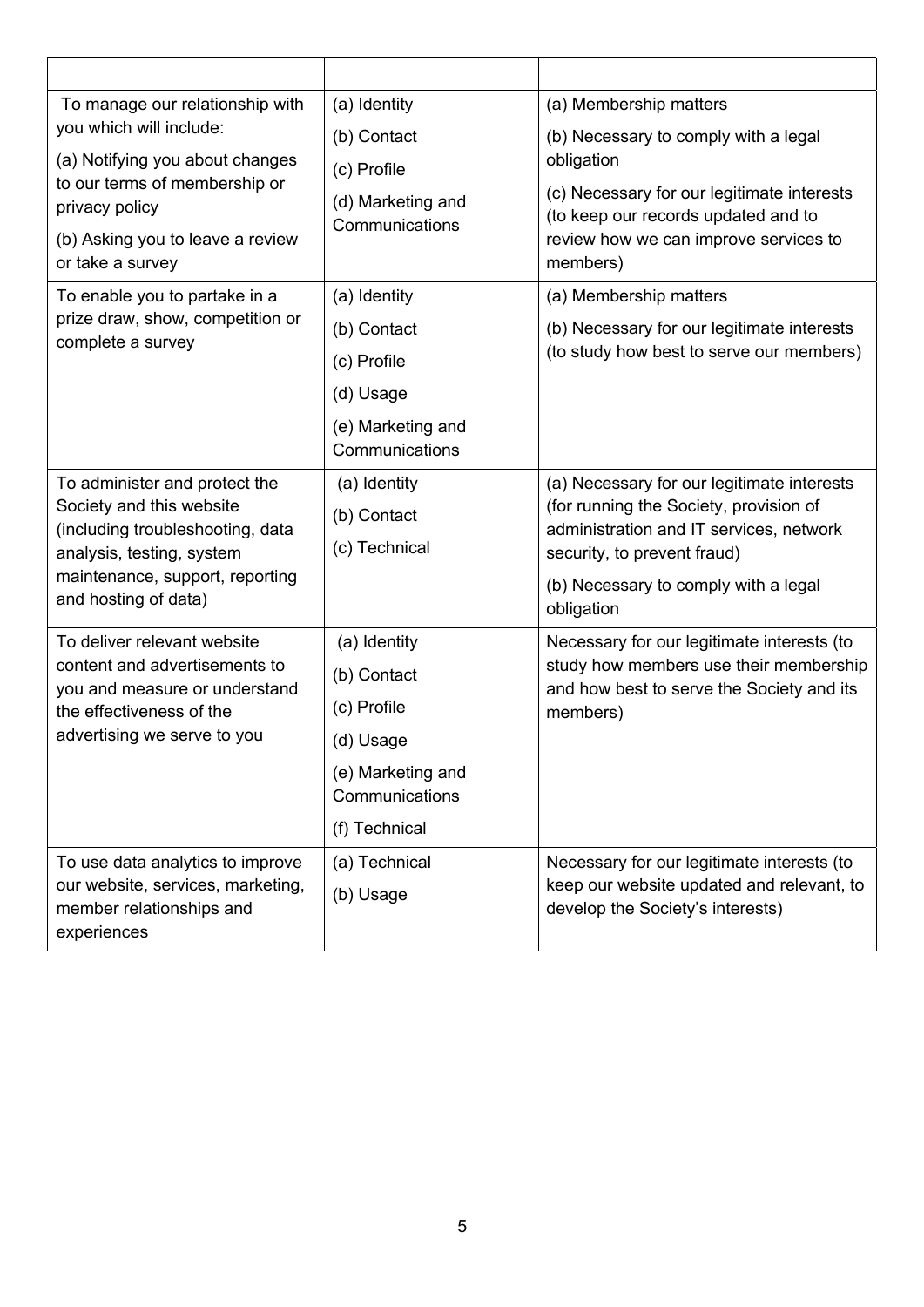# *Marketing*

*We strive to provide you with choices regarding certain personal data uses, particularly around marketing and advertising.* 

# *Promotional offers from us*

*We may use your Identity, Contact, Technical, Usage and Profile Data to form a view on what we think you may want or need, or what may be of interest to you. This is how we decide what goods, services and offers may be relevant for you (we call this marketing).* 

*You will receive marketing communications from us if you have requested information from us or purchased items from us and you have not opted out of receiving that marketing.*

## *Third-party marketing*

*We will get your express opt-in consent before we share your personal data with any third party for marketing purposes.* 

# *Opting out*

*You can ask us or third parties to stop sending you marketing messages at any time or by contacting us at any time.* 

*Where you opt out of receiving these marketing messages, this will not apply to personal data provided to us as a result of your membership.* 

## *Cookies*

*You can set your browser to refuse all or some browser cookies, or to alert you when websites set or access cookies. If you disable or refuse cookies, please note that some parts of this website may become inaccessible or not function properly. [ For more information about the cookies we use, please see]*

## **Change of purpose**

We will only use your personal data for the purposes for which we collected it, unless we reasonably consider that we need to use it for another reason and that reason is compatible with the original purpose. If you wish to get an explanation as to how the processing for the new purpose is compatible with the original purpose, please contact us.

If we need to use your personal data for an unrelated purpose, we will notify you and we will explain the legal basis which allows us to do so.

Please note that we may process your personal data without your knowledge or consent, in compliance with the above rules, where this is required or permitted by law.

## **4. Disclosures of your personal data**

We may share your personal data with the parties set out below for the purposes set out in the table above.

• Committee Members, Officers of the Society and volunteers who are responsible for the Stud Book management including inspections and registrations, Focus on Haflinger newsletter, Membership matters, online dressage and competitions and the Breed Show.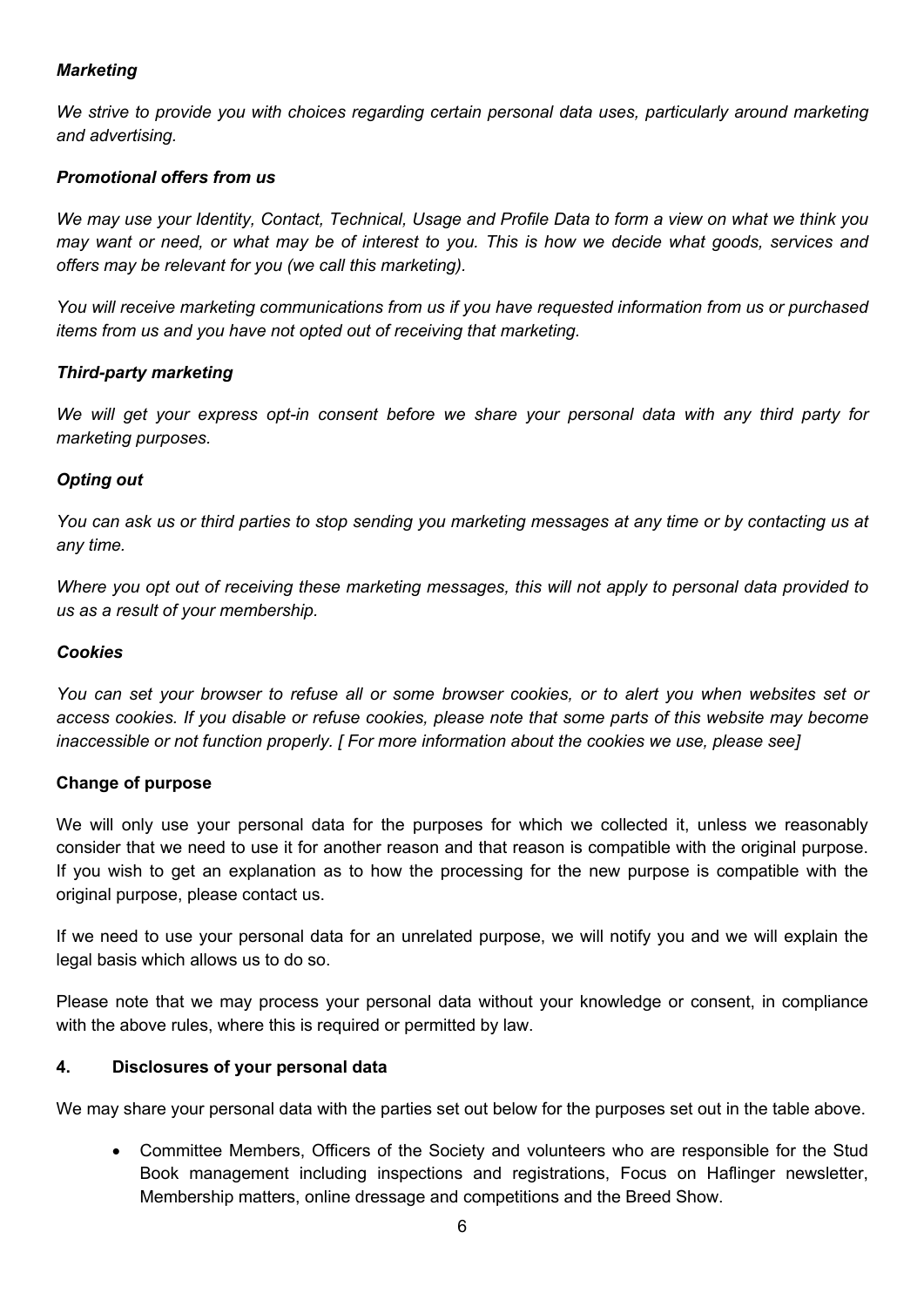- Service providers acting as processors based in the United Kingdom who provide IT and system administration services.
- Professional advisers acting as processors or joint controllers including lawyers, bankers, auditors and insurers based in the United Kingdom who provide consultancy, banking, legal, insurance and accounting services.
- HM Revenue & Customs, regulators and other authorities acting as processors or joint controllers based in the United Kingdom who require reporting of processing activities in certain circumstances.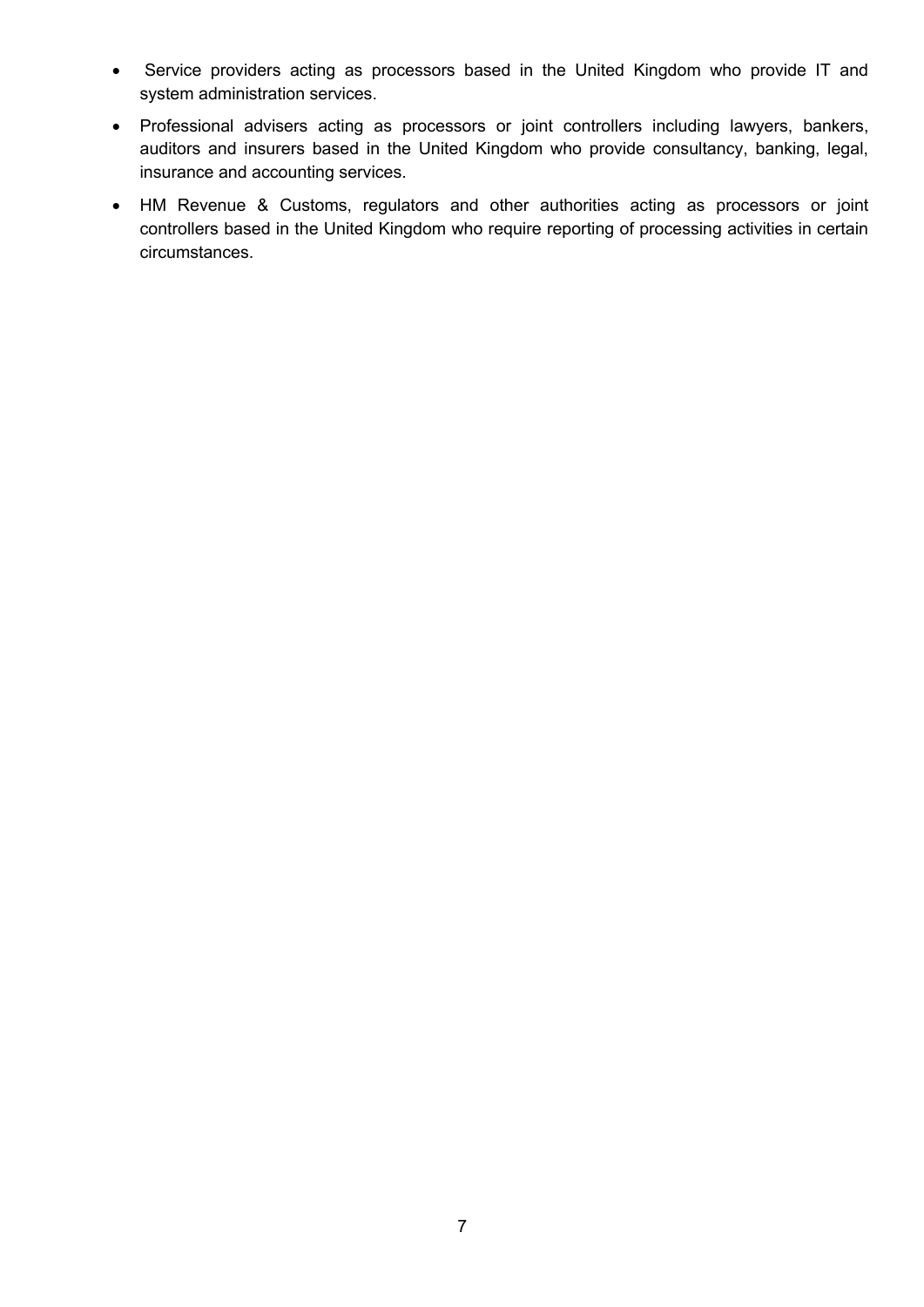We require all third parties to respect the security of your personal data and to treat it in accordance with the law. We do not allow our third-party service providers to use your personal data for their own purposes and only permit them to process your personal data for specified purposes and in accordance with our instructions.

#### **5. International transfer**

We do not transfer your personal data outside the UK.

#### **6. Data security**

We have put in place appropriate security measures to prevent your personal data from being accidentally lost, used or accessed in an unauthorised way, altered or disclosed. In addition, we limit access to your personal data to those connected with The Haflinger Society of Great Britain who have a need to know. They will only process your personal data on our instructions, and they are subject to a duty of confidentiality.

We have put in place procedures to deal with any suspected personal data breach and will notify you and any applicable regulator of a breach where we are legally required to do so.

#### **7. Data retention**

#### **How long will you use my personal data for?**

We will only retain your personal data for as long as reasonably necessary to fulfil the purposes we collected it for, including for the purposes of satisfying any legal, regulatory, tax, accounting or reporting requirements. We may retain your personal data for a longer period in the event of a complaint or if we reasonably believe there is a prospect of litigation in respect to our relationship with you.

To determine the appropriate retention period for personal data, we consider the amount, nature and sensitivity of the personal data, the potential risk of harm from unauthorised use or disclosure of your personal data, the purposes for which we process your personal data and whether we can achieve those purposes through other means, and the applicable legal, regulatory, tax, accounting or other requirements.

In some circumstances you can ask us to delete your data: see Your Legal Rights below for further information.

In some circumstances we will anonymise your personal data (so that it can no longer be associated with you) for research or statistical purposes, in which case we may use this information indefinitely without further notice to you.

## **8. Your legal rights**

You have the right to:

**Request access** to your personal data (commonly known as a "data subject access request"). This enables you to receive a copy of the personal data we hold about you and to check that we are lawfully processing it.

**Request correction** of the personal data that we hold about you. This enables you to have any incomplete or inaccurate data we hold about you corrected, though we may need to verify the accuracy of the new data you provide to us.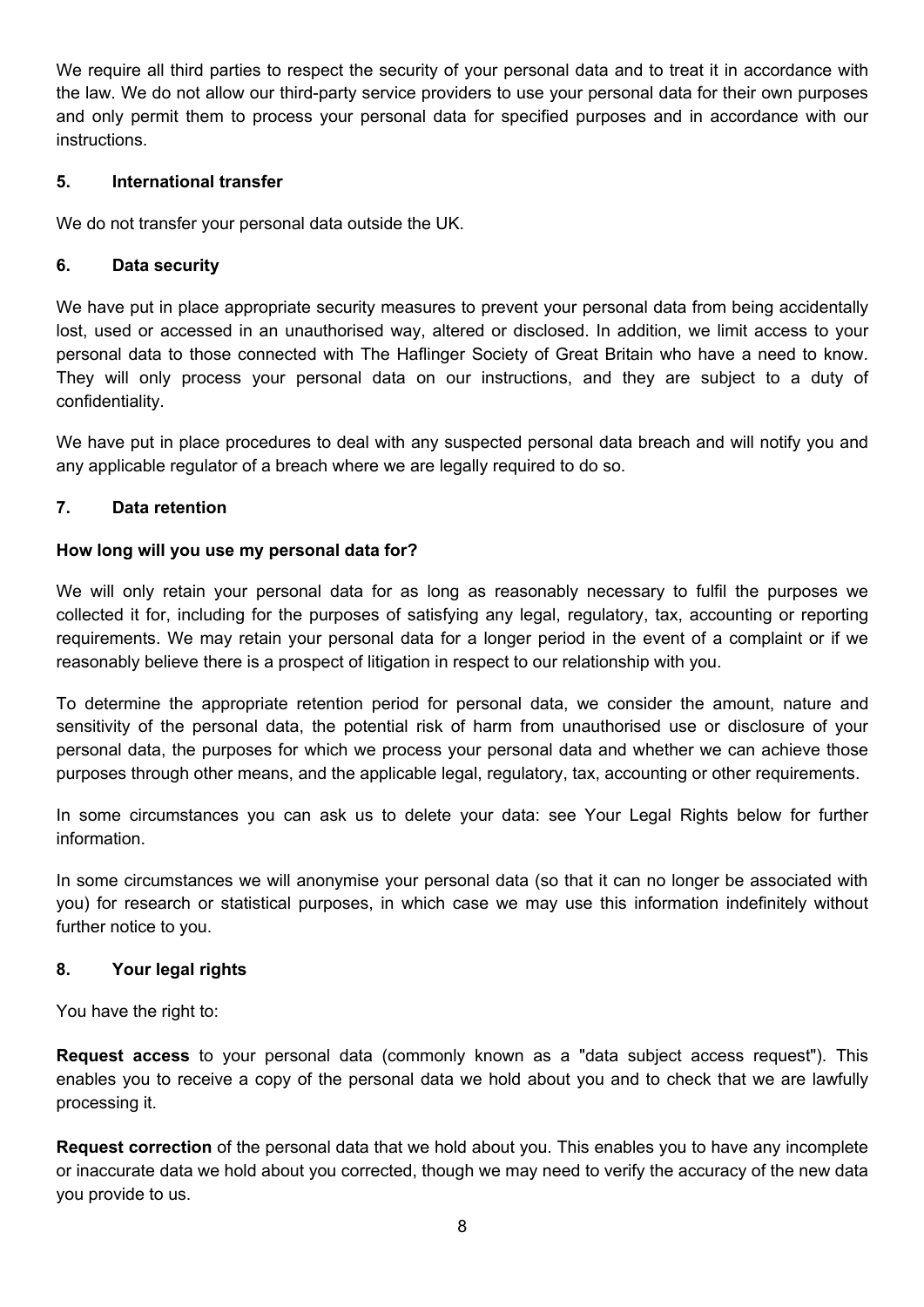**Request erasure** of your personal data. This enables you to ask us to delete or remove personal data where there is no good reason for us continuing to process it. You also have the right to ask us to delete or remove your personal data where you have successfully exercised your right to object to processing (see below), where we may have processed your information unlawfully or where we are required to erase your personal data to comply with local law. Note, however, that we may not always be able to comply with your request of erasure for specific legal reasons which will be notified to you, if applicable, at the time of your request.

**Object to processing** of your personal data where we are relying on a legitimate interest (or those of a third party) and there is something about your situation which makes you want to object to processing on this ground as you feel it impacts on your fundamental rights and freedoms. You also have the right to object where we are processing your personal data for direct marketing purposes. In some cases, we may demonstrate that we have compelling legitimate grounds to process your information which override your rights and freedoms.

**Request restriction of processing** of your personal data. This enables you to ask us to suspend the processing of your personal data in the following scenarios:

- If you want us to establish the data's accuracy.
- Where our use of the data is unlawful, but you do not want us to erase it.
- Where you need us to hold the data even if we no longer require it as you need it to establish, exercise or defend legal claims.
- You have objected to our use of your data but we need to verify whether we have overriding legitimate grounds to use it.

**Request the transfer** of your personal data to you or to a third party. We will provide to you, or a third party you have chosen, your personal data in a structured, commonly used, machine-readable format. Note that this right only applies to automated information which you initially provided consent for us to use or where we used the information to perform a contract with you.

**Withdraw consent at any time** where we are relying on consent to process your personal data. However, this will not affect the lawfulness of any processing carried out before you withdraw your consent. If you withdraw your consent, we may not be able to provide certain products or services to you. We will advise you if this is the case at the time you withdraw your consent.

If you wish to exercise any of the rights set out above, please contact us.